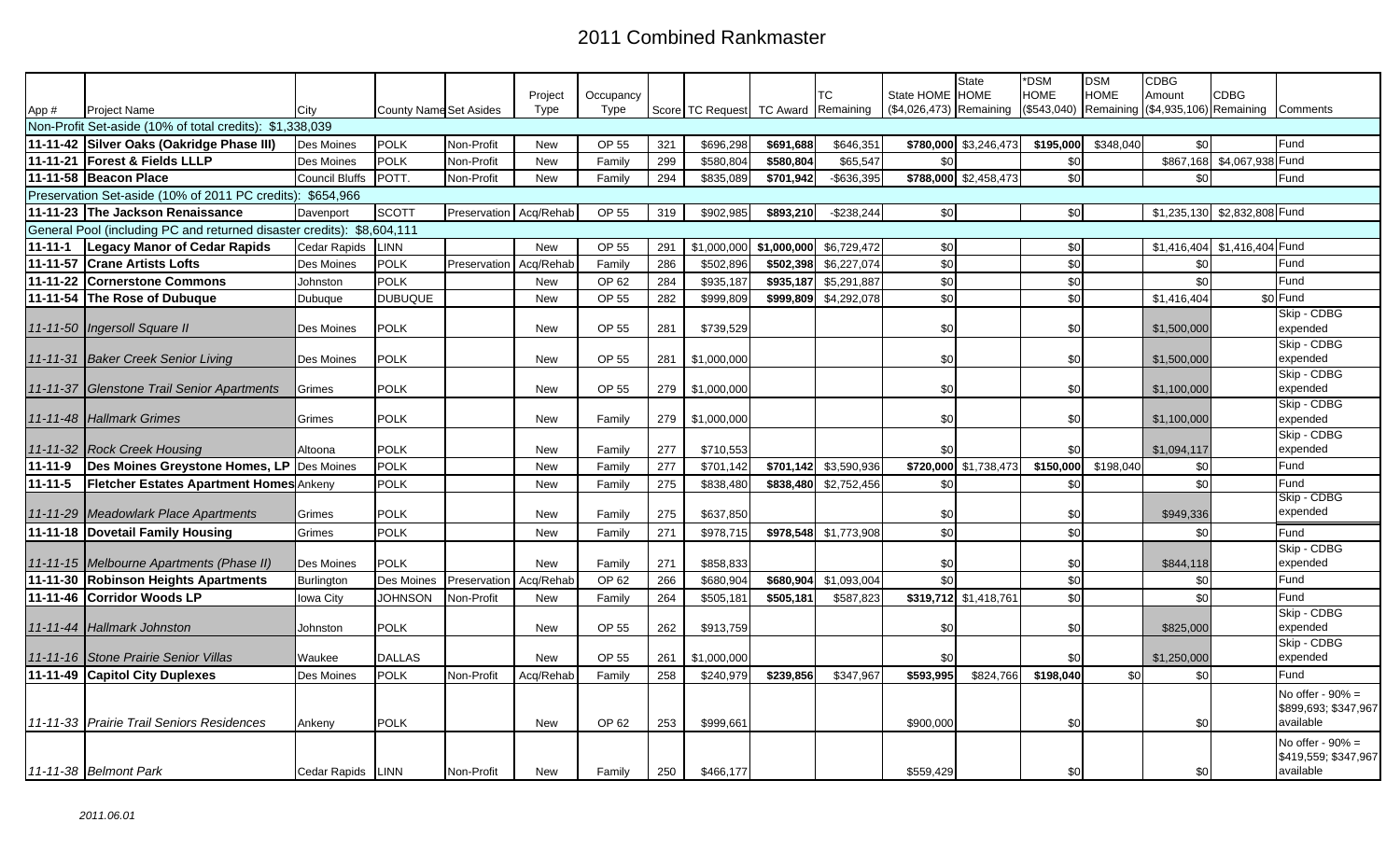## 2011 Combined Rankmaster

|       |                                                                |                      |                                    |                        |                 |                   |     |                                     |    | State HOME HOME         | <b>State</b> | *DSM<br><b>HOME</b> | <b>DSM</b><br><b>HOME</b> | <b>CDBG</b> | <b>CDBG</b>        |                                                                         |
|-------|----------------------------------------------------------------|----------------------|------------------------------------|------------------------|-----------------|-------------------|-----|-------------------------------------|----|-------------------------|--------------|---------------------|---------------------------|-------------|--------------------|-------------------------------------------------------------------------|
| App # | Project Name                                                   | City                 | <b>County Name Set Asides</b>      |                        | Project<br>Type | Occupancy<br>Type |     | Score TC Request TC Award Remaining | ТC | (\$4,026,473) Remaining |              | \$543,040           | Remaining \$4,935,106     | Amount      | Remaining Comments |                                                                         |
|       | 11-11-52 Pershing Lofts                                        | Davenport            | <b>SCOTT</b>                       |                        | Rehab           | Family            | 248 | \$915,633                           |    | \$0                     |              | \$0                 |                           | \$0         |                    | No offer - $90\%$ =<br>\$823,115; \$347,967<br>available                |
|       | 11-11-17 Rose Court Homes                                      | Fort Dodge           | <b>WEBSTER</b>                     |                        | <b>New</b>      | Family            | 247 | \$443,138                           |    | \$660,000               |              | \$0                 |                           | \$C         |                    | No offer - $90\%$ =<br>\$398,824; \$347,967<br>available                |
|       | 11-11-10 Fort Dodge Senior Residences                          | Fort Dodge           | WEBSTER                            |                        | Acq/Rehab       | OP 55             | 245 | \$693,187                           |    | \$C                     |              | \$0                 |                           | \$0         |                    | No offer - $90\%$ =<br>\$590,208; \$347,967<br>available                |
|       | 11-11-25 West Heights Townhomes                                | Clinton              | <b>CLINTON</b>                     | Non-Profit             | New             | Family            | 245 | \$866,422                           |    | \$900,000               |              | \$0                 |                           | \$326,876   |                    | Skip - CDBG<br>expended                                                 |
|       | Candleridge of Bondurant &<br>11-11-26 Candleridge of Runnells | Runnells             | <b>POLK</b>                        | Preservation Acq/Rehab |                 | OP 55             | 241 | \$165,035                           |    | \$C                     |              | \$0                 |                           | \$532,000   |                    | Skip - CDBG<br>expended;<br>Developer fee $=$<br>\$417,253              |
|       | 11-11-51 Cedar Rapids Greystone Homes                          | Cedar Rapids         | LINN                               |                        | New             | Family            | 240 | \$471,409                           |    | \$475,000               |              | \$0                 |                           | \$475,000   |                    | Skip - CDBG<br>expended                                                 |
|       | 11-11-47 Valley Station                                        | W. Des Moines POLK   |                                    | Non-Profit             | New             | OP 55             | 239 | \$1,000,000                         |    | \$900,000               |              | \$0                 |                           | \$850,000   |                    | Skip - CDBG<br>expended                                                 |
|       | 11-11-12 Bluff Apartments, II                                  | Fort Madison         | LEE                                |                        | New             | Family            | 238 | \$499,999                           |    | \$590,000               |              | \$0                 |                           | \$0         |                    | No offer - $90\%$ =<br>\$449,999; \$347,967<br>available<br>Skip - CDBG |
|       | 11-11-19 Regency V Apartments of Ames                          | Ames                 | <b>STORY</b>                       | Preservation Acq/Rehab |                 | OP 62             | 237 | \$573,490                           |    | \$0                     |              | \$0                 |                           | \$1,351,580 |                    | expended                                                                |
|       | 11-11-14   West Des Moines Apartments                          | W. Des Moines DALLAS |                                    |                        | New             | Family            | 234 | \$907,837                           |    | \$C                     |              | \$0                 |                           | \$0         |                    | No offer - $90\%$ =<br>\$817,053; \$347,967<br>available                |
|       | 11-11-27 Beacam Apartments                                     | <b>Stuart</b>        | ADAIR                              | Preservation Acq/Rehab |                 | OP 55             | 231 | \$121,164                           |    | \$0                     |              | \$0                 |                           | \$480,000   |                    | Skip - CDBG<br>expended;<br>Developer fee $=$<br>\$278,105              |
|       | 11-11-35 Manchester   & III                                    | Manchester           | DELAWARE Preservation Acq/Rehab    |                        |                 | Family            | 231 | \$165,262                           |    | \$0                     |              | \$0                 |                           | \$672,000   |                    | Skip - CDBG<br>expended;<br>Developer fee $=$<br>\$364,247              |
|       | 11-11-24 Candleridge of Waukee and Candleri Waukee             |                      | <b>DALLAS</b>                      | Preservation Acq/Rehab |                 | OP 55             | 231 | \$210,548                           |    | \$0                     |              | \$0                 |                           | \$600,000   |                    | Skip - CDBG<br>expended:<br>Developer fee $=$<br>\$559,318              |
|       | 11-11-6 Grinnell Estates                                       | Grinnell             | POWESHIEK Preservation   Acq/Rehab |                        |                 | OP 55             | 223 | \$204,613                           |    | \$0                     |              | \$0                 |                           | \$379,541   |                    | Skip - CDBG<br>expended;<br>Developer fee =<br>\$343,558                |